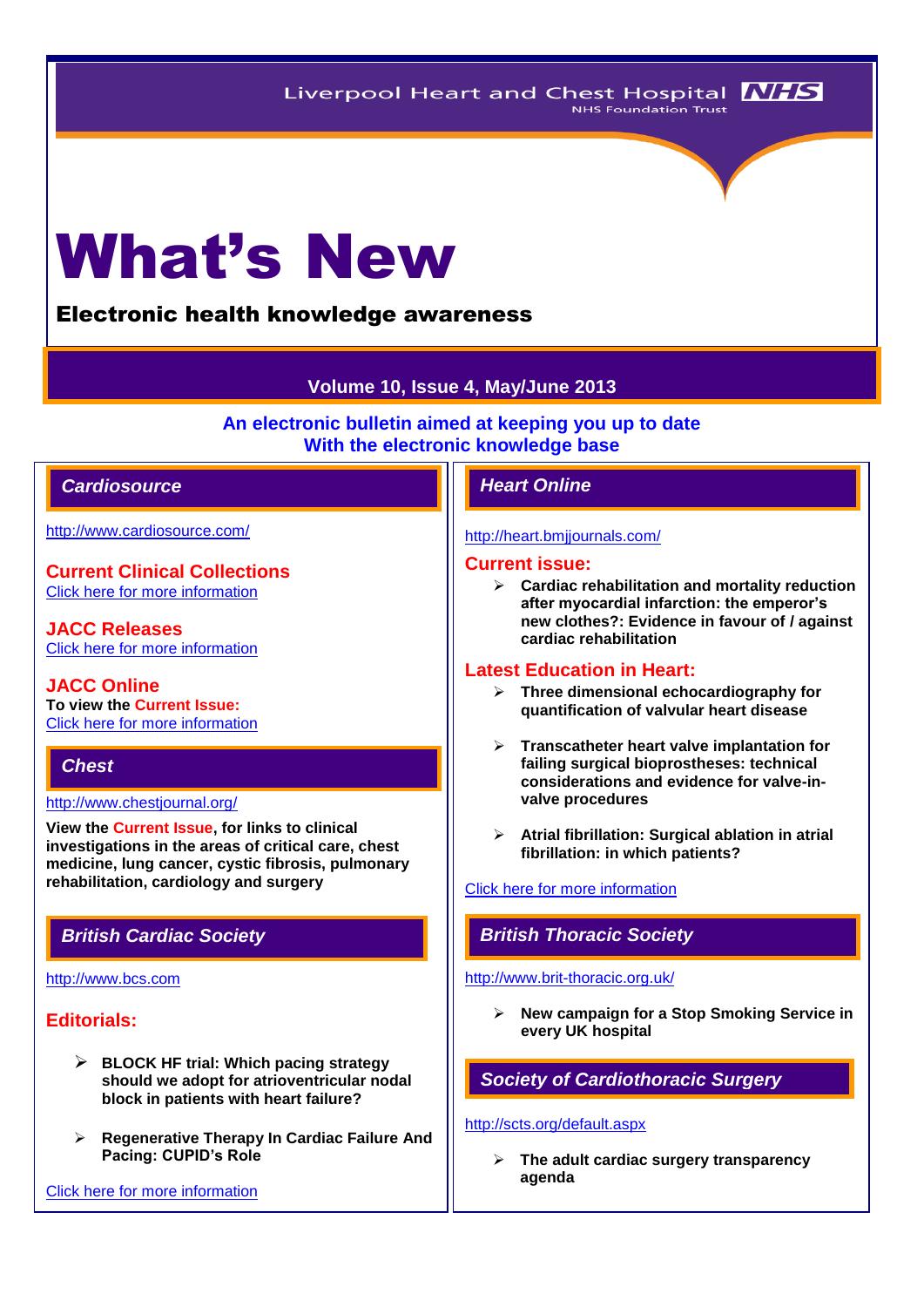# **Volume 10, Issue 4, May/June 2013**

# *Theheart.org*

#### [www.theheart.org](http://www.theheart.org/)

**Theheart.org** provides information on caring for people with disorders of the heart and circulation, and on preventing such disorders.

## **Heart Wire News:**

- **Publish "invisible" and "abandoned" clinical trials. Or else**
- **Severe sleep apnea may almost double risk of sudden cardiac death**
- **Revised ACC/AHA HF guidelines address aldosterone, device use, quality of life**
- **New European hypertension guidelines released: Goal is less than 140 mm Hg for all**

#### [Click here for more information](http://www.theheart.org/section/heartwire.do)

*(Please speak to Maureen Horrigan, Library and Knowledge Service Manager Ext.1404, to obtain a password)*

*European Society of Cardiology*

<http://www.escardio.org/>

# **News and Press:**

#### **E-Journal of Cardiology Practice:**

- **Tricuspid valve: a valve not to be forgotten**
- **Contact force sensing for atrial fibrillation ablation**
- **Assessing stroke in patients with atrial fibrillation**
- **Extracorporeal Membrane Oxygenation (ECMO)**
- **How to screen for inherited cardiac diseases**

[Click here for more information](http://www.escardio.org/communities/councils/ccp/e-journal/volume11/Pages/welcome.aspx)

# **ESC Clinical Practice Guidelines**

 **2013 ESH/ESC Guidelines for the management of arterial hypertension**

**Access the full list of guidelines**  [Click here for more information](http://www.escardio.org/guidelines-surveys/esc-guidelines/Pages/GuidelinesList.aspx)

# *Institute for Healthcare Improvement*

[www.ihi.org](http://www.ihi.org/)

**IHI News**  [This week at IHI News letter](http://www.ihi.org/Documents/ThisWeekatIHI.htm) 

*Royal College of Nursing*

#### [http://www.rcn.org.uk](http://www.rcn.org.uk/)

# **This is Nursing:**

- **New research shows specialist nurses at heart of quality care**
- **Talking about dementia**
- **RCN welcomes investment in supervisory ward sisters**

[Click here for more information](http://thisisnursing.rcn.org.uk/members/)

**Nursing headlines** [Click here for news from around the UK](http://www.rcn.org.uk/newsevents/news)

**Clincial Governance e-bulletin** [Click here for clinical governance updates](http://www.rcn.org.uk/development/practice/clinical_governance/quality_and_safety_e-bulletin/e-bulletin_archive)

# *National Institute for Health Research*

[http://www.nihr.ac.uk](http://www.nihr.ac.uk/)

**NIHR latest news** [Click here for more information](http://www.nihr.ac.uk/news/Pages/default.aspx)

**NIHR Research Design Service for the North West** [E-Bulletins](http://www.rds-nw.nihr.ac.uk/newstrainingevents/ebulletin.php)

[http://www.england.nhs.uk](http://www.england.nhs.uk/)

*NHS England*

# **NHS Improving Quality**

**NHS Improving Quality (NHS IQ)** is the driving force for improvement across the NHS in England. It brings together the wealth of knowledge, expertise and experience from across the NHS, establishing a new vision and re-shaping the healthcare improvement landscape

[Click here for more information](http://www.england.nhs.uk/ourwork/qual-clin-lead/nhsiq/)